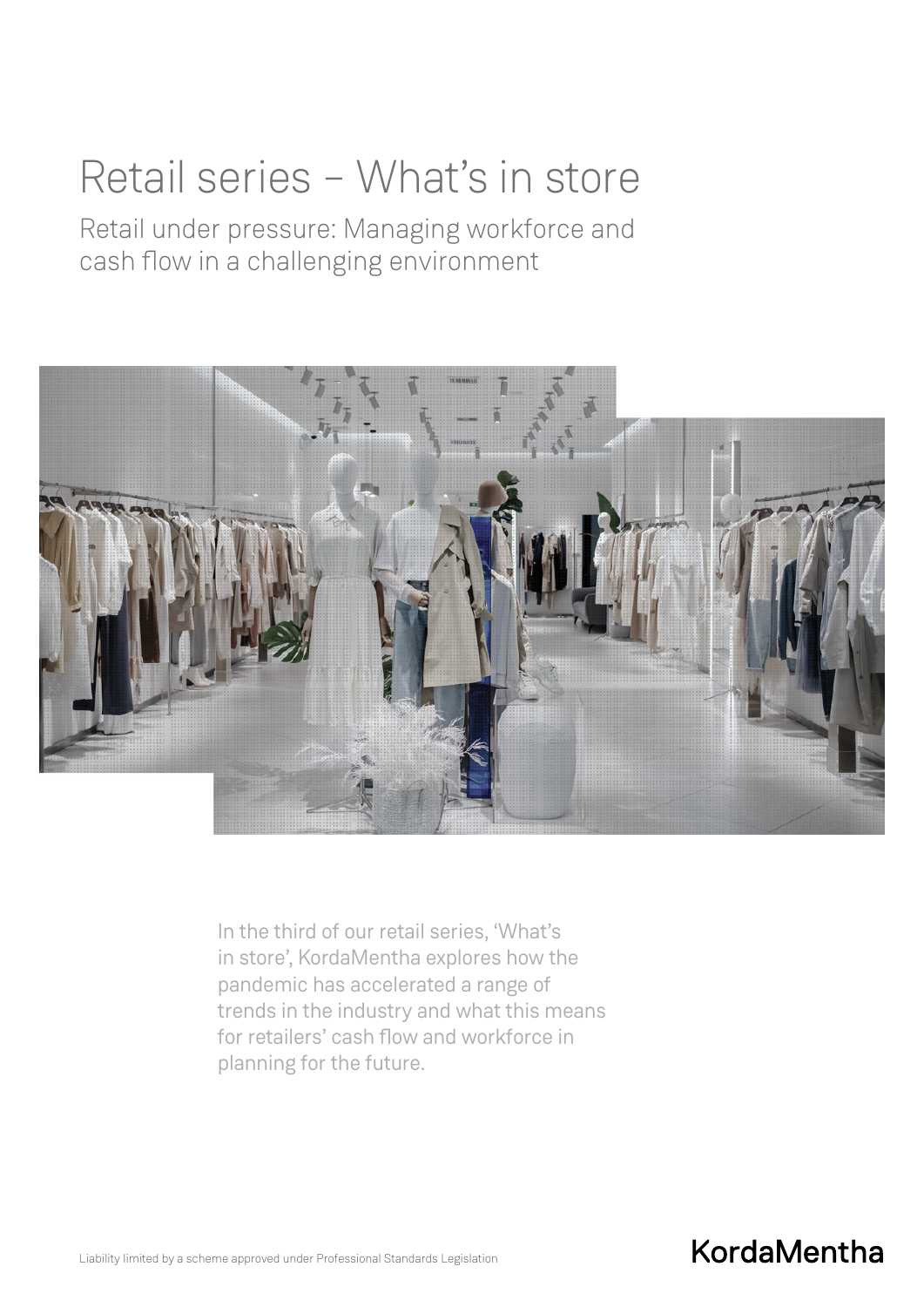### The ongoing disruption caused by COVID-19 to Australia's retail sector shows no signs of abating.

The final quarter of 2020 brings unprecedented uncertainty about the annual 'make-or-break' sales period. With ecommerce projected to account for 15% of all Australian retail sales by December 2020, retailers are also under added pressure to meet demand in their online ordering, warehouse and fulfilment divisions.

Automated warehouse restocking and fulfilment systems, the surge of dark stores, mandated requirements for social distancing and continued reduction of in-store footprints require retailers to assess the composition, efficiency and utilisation of their current workforce. The rapidly evolving environment requires retailers to re-assess whether they have the right number of staff, with the right capabilities, in the right place, at the right time.

## Flexible workforce strategies

Retailers' ability to utilise the JobKeeper Enabling Directions is tied to their eligibility for the JobKeeper wage subsidy. These concessions currently enable retailers to vary and/or reduce hours worked by employees outside the bounds of existing employment agreements. Retailers who are no longer eligible need to plan for the potential impact to their cash flow and implement alternative strategies that alleviate labour cost pressures.

As discussed in our previous blog, reassessing store formats and store footprints provides an opportunity for retailers to increase labour productivity. Creating leaner stores with streamlined layouts will generate labour efficiencies as it reduces the time required for staff to complete tasks and allows retailers to redirect excess staff to more critical areas of their operations.

Systematic reviews of current rostering practices will also identify opportunities to reduce labour costs. Rostering for efficiency means shift times are deliberately scheduled to eliminate unnecessary overtime and penalty payments resulting from defunct rostering.

Retailers should be critically assessing the use of their current workforce resources to maximise the value of their staff and reduce the cost of inefficient staffing allocations.

### JobKeeper is changing

The difficult decisions faced by retailers will be complicated by the reduction or cessation of cash inflows from government subsidies against a depressed economic climate. Notwithstanding signs of recovery in key Westpac-Melbourne Institute Indexes, unemployment is at 6.8%, national disposable income has fallen by 7.8% and consumer spending decreased by 12.1% at the end of June 2020 quarter.

As JobKeeper 1.0 ends on 27 September 2020, many retailers will have to consider downsizing their workforce to adjust for the new eligibility and payment conditions. Retailers need to rapidly reassess their optimal workforce composition, structure and size, given the amount of cash flows they can realistically expect to receive in the medium term.

JobKeeper payment extension

| Eligibility requirements 28 Sep 20 - 3 Jan 21  |                                                                                                                                                   | 4 Jan 21 - 28 Mar 21  |
|------------------------------------------------|---------------------------------------------------------------------------------------------------------------------------------------------------|-----------------------|
| 20+ hrs (worked in 4<br>weeks before 1 Mar 20) | \$1,200 per fortnight                                                                                                                             | \$1,000 per fortnight |
| <20 hrs (worked in 4<br>weeks before 1 Jul 20) | \$750 per fortnight                                                                                                                               | \$650 per fortnight   |
| Decline in GST<br>turnover                     | 30% if turnover <\$1b   50% if turnover >\$1b<br>15% if ACNC registered charity                                                                   |                       |
| <b>GST</b> turnover test                       | Actual GST turnover must have declined by<br>the requisite percentage in each relevant<br>2020 quarter, compared to corresponding<br>2019 quarter |                       |
|                                                |                                                                                                                                                   |                       |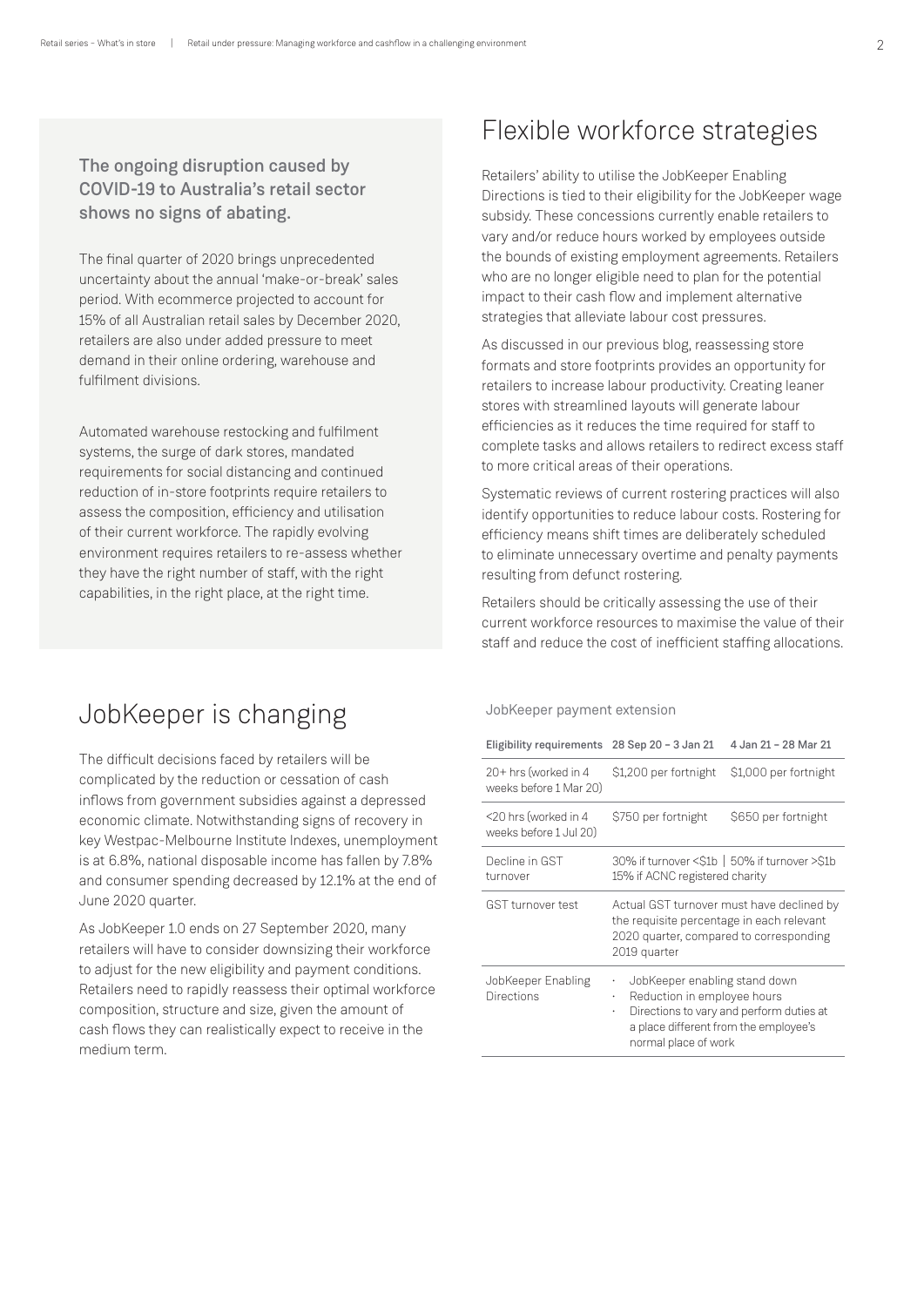### Funding employee entitlements

Whilst JobKeeper is a critically important wage support program, it does not assist with the, often significant, one-off cash costs of organisational restructuring. Retailers must be confident they have correctly accounted for the employee entitlements that have continued to accrue whilst staff have been employed during JobKeeper.

Annual leave and long service leave entitlements continue to accrue based on employees' pre-JobKeeper hours and days of work, not their stood down hours. Mandatory superannuation contributions have also continued to accrue throughout the period of JobKeeper employment. Employees remain entitled to notice of termination and redundancy payments, and retailers need to remain cognisant of any roll-overs in years of service that may have increased the value of these employee entitlements.

To ensure sufficient reserves are available to pay for any redundancies that occur as a result of a workforce restructure, retailers should conduct a detailed review of accruals and complete a full calculation of potential termination liabilities.

### Spotlight on casual employees

Retailers may also need to plan for the recognition of liabilities arising from the recent WorkPac Pty Ltd v Rossato ('WorkPac') decision. Employers may be liable for backpay of up to six years of employee entitlements stemming from long-term casual employees whose pattern of employment reflected that of a permanent employee.

In August 2020, ASIC issued guidance to all corporations requiring them to calculate annual leave and redundancy pay owed to current and former casuals who worked regular and predictable shifts, as well as recognising any contingent liabilities for borderline cases, in their next financial statement.

Quantifying these potential liabilities may require a deepdive review to assess whether any work completed was 'permanent in nature'. This review may cover:

- comprehensive analysis into the actual pattern of work completed by casual employees
- diligence of timesheets and rostering for each individual for up to six years prior
- enterprise agreements
- terms and conditions of contracts
- communications with employees regarding their working schedule.

#### WorkPac Pty Ltd v Rossato [2020] FCAFC 84

- Judgement handed down in May 2020 by the Federal Court of Australia.
- The Court ruled an employee previously considered by their employer as 'casual' worked regular and predictable shifts and was entitled to paid annual, personal/carer's and compassionate leave.
- Provisions for additional employee entitlements may be required for both current and past 'casual' employees to be disclosed in the 30 June 2020 financial report.
- Casual loading payments do not define an employee as 'casual'.
- Casual loading may not be able to be used to offset entitlements owing.
- Restitution of casual loading payments may not be possible.
- Whilst WorkPac did not specifically consider notice of termination and redundancy, ASIC has issued guidance for employers to provision for these liabilities.

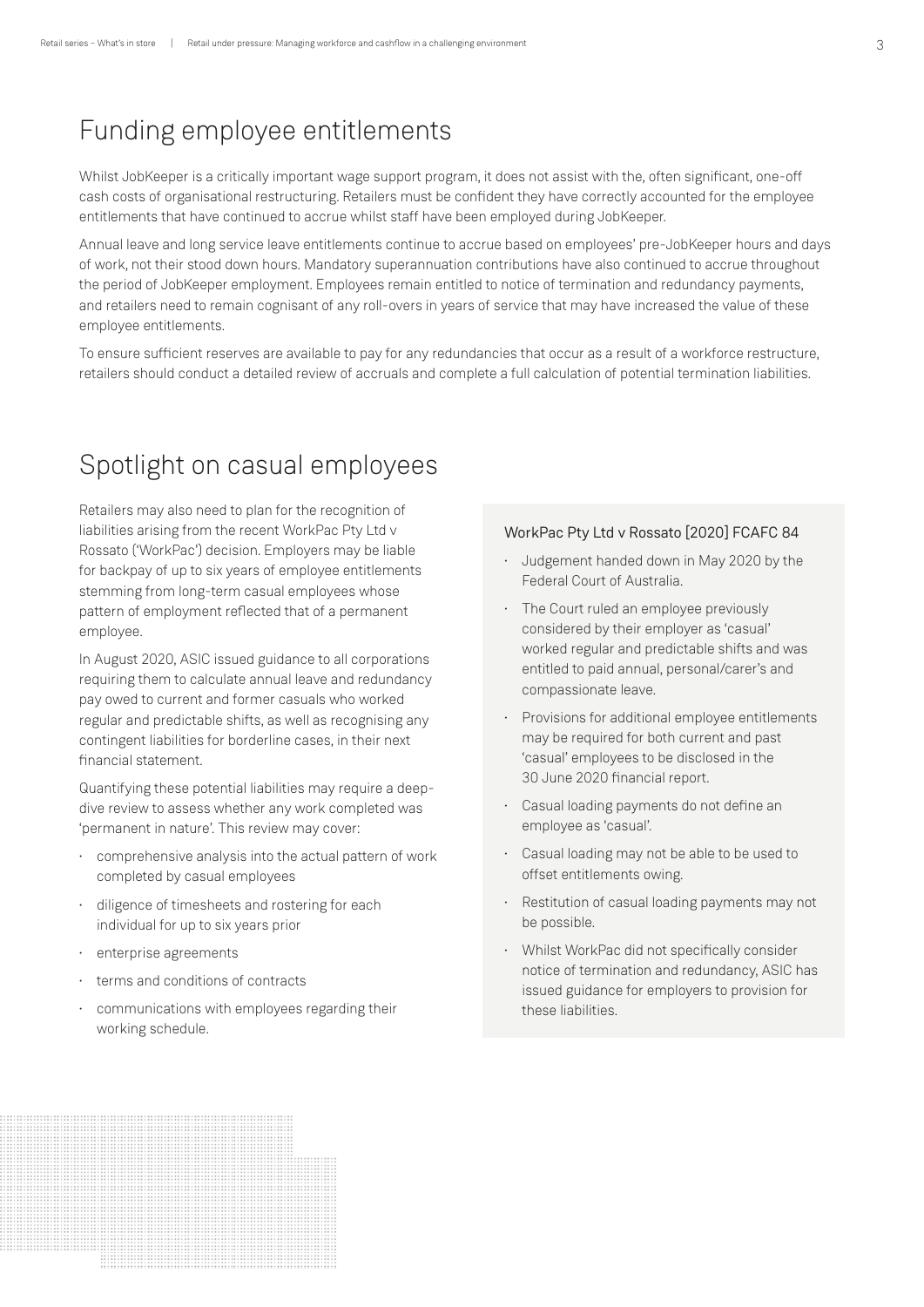### Christmas demand horizon

Forecasting demand over the short term and into pre-Christmas, Boxing Day, Black Friday and Cyber Monday sales will be challenging but critical for retailers. Retailers need to have robust cash management processes in place to ensure they can service customer demand over the holiday period but also respond flexibly to rapid changes in the economic and health situation. Some of the factors retailers should be considering in their cash flow forecasts include:

- the cost of reopening stores
- deferred lease liabilities
- employee liabilities
- changes to in-store trading restrictions
- weakened consumer spending from sustained reductions in disposable income as government subsidies abate.

To appropriately plan for these issues, retailers should be undertaking scenario planning to model best and worst case demand scenarios to ascertain the timing and quantum of cash flow stressors that may be encountered, and identify the suite of responses for each scenario.

COVID-19 has radically changed the future of the retail landscape. Retailers need to get on the front foot and plan for multiple scenarios that could impact on workforce and cash flows, particularly over the next four months. It is also important to look beyond the immediate term to consider what action needs to be taken today to ensure sustainable, long-term viability into an uncertain 2021.